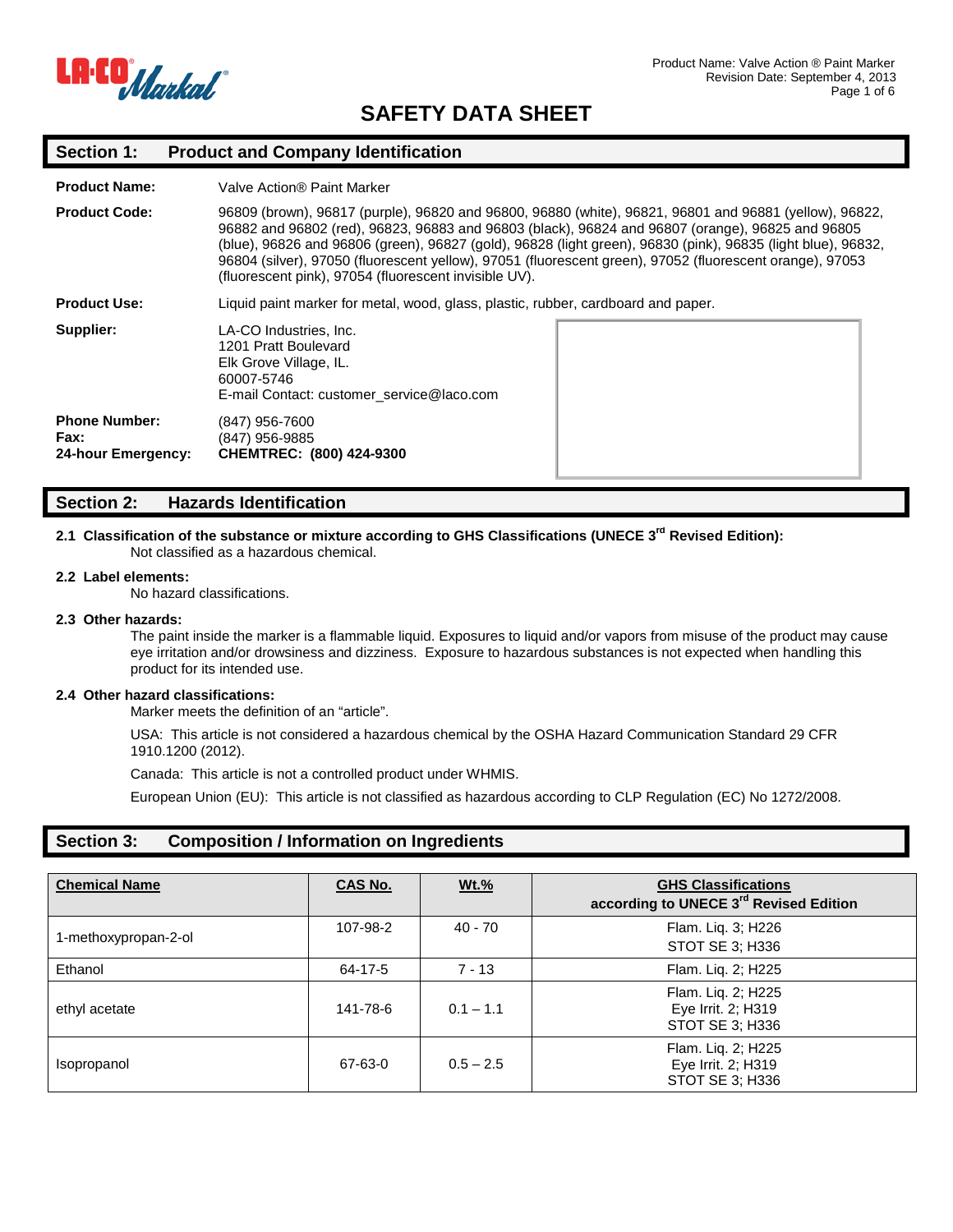

## **Section 4: First Aid Measures**

### **4.1 Description of first aid measures:**

**Inhalation:** If symptoms are experienced, remove source of contamination or have victim move to fresh air. Obtain medical advice.

**Eye Contact:** No effects expected. If liquid paint contacts the eyes, rinse cautiously for several minutes while holding the eyelids open. Obtain medical attention.

**Skin Contact:** No health effects expected. If irritation does occur, flush with lukewarm, gently flowing water for 5 minutes. If irritation persists, obtain medical advice.

**Ingestion:** No health effects expected. If swallowed, do not induce vomiting. If vomiting occurs naturally, have victim lean forward to reduce the risk of aspiration. Obtain medical advice or call a POISON CENTER or doctor/physician.

#### **4.2 Most important symptoms and effects, both acute and delayed:**

Exposure to hazardous substances is not expected when handling this product for its intended use. Liquid paint may cause serious eye irritation if in contact with the eyes. From misuse of the marker: breathing vapors may cause drowsiness and dizziness.

# **Section 5: Fire Fighting Measures**

## **5.1 Extinguishing media:**

For small fires use dry chemicals, carbon dioxide, appropriate foam, or inert gas (nitrogen).

For large fires use appropriate foam, water fog, or water spray. Water can be used to cool fire-exposed containers.

## **5.2 Special hazards arising from the substance:**

Markers contain a small volume of paint which is a flammable liquid, category 2. Flashpoint 13°C (55°F).

## **5.3 Advice for firefighters:**

If involved in a fire, combustion may produce toxic and irritating fumes and gases including carbon dioxide, carbon monoxide and/or unburned hydrocarbons.

As for any fire, evacuate the area and fight the fire from a safe distance. Firefighters must wear full protective clothing and positive pressure self-contained breathing apparatus.

## **Section 6: Accidental Release Measures**

## **6.1 Personal precautions, protective equipment and emergency procedures:**

If large volumes of paint are released shut off or extinguish all sources of ignition. Do not breathe vapors. Ventilate the area.

#### **6.2 Environmental precautions:**

Prevent the spilled liquid from entering sewers or waterways.

## **6.3 Methods and material for containment and cleaning up:**

Stop the spill if it is safe to do so.

Absorb any spilled liquid using dry earth, sand or non-combustible absorbent material and transfer to appropriate covered and labeled waste containers.

## **6.4 Additional Information:**

See Section 8 for information on selection of personal protective equipment. See Section 13 for information on disposal of spilled product and contaminated absorbents.

## **Section 7: Handling and Storage**

#### **7.1 Precautions for safe handling:**

Keep out of reach of children.

Do not use near hot surfaces or flames.

#### **7.2 Conditions for safe storage, including any incompatibilities:**

Store below 50°C. Store away from ignition sources, extreme heat and out of direct sunlight. Keep markers closed when not in use.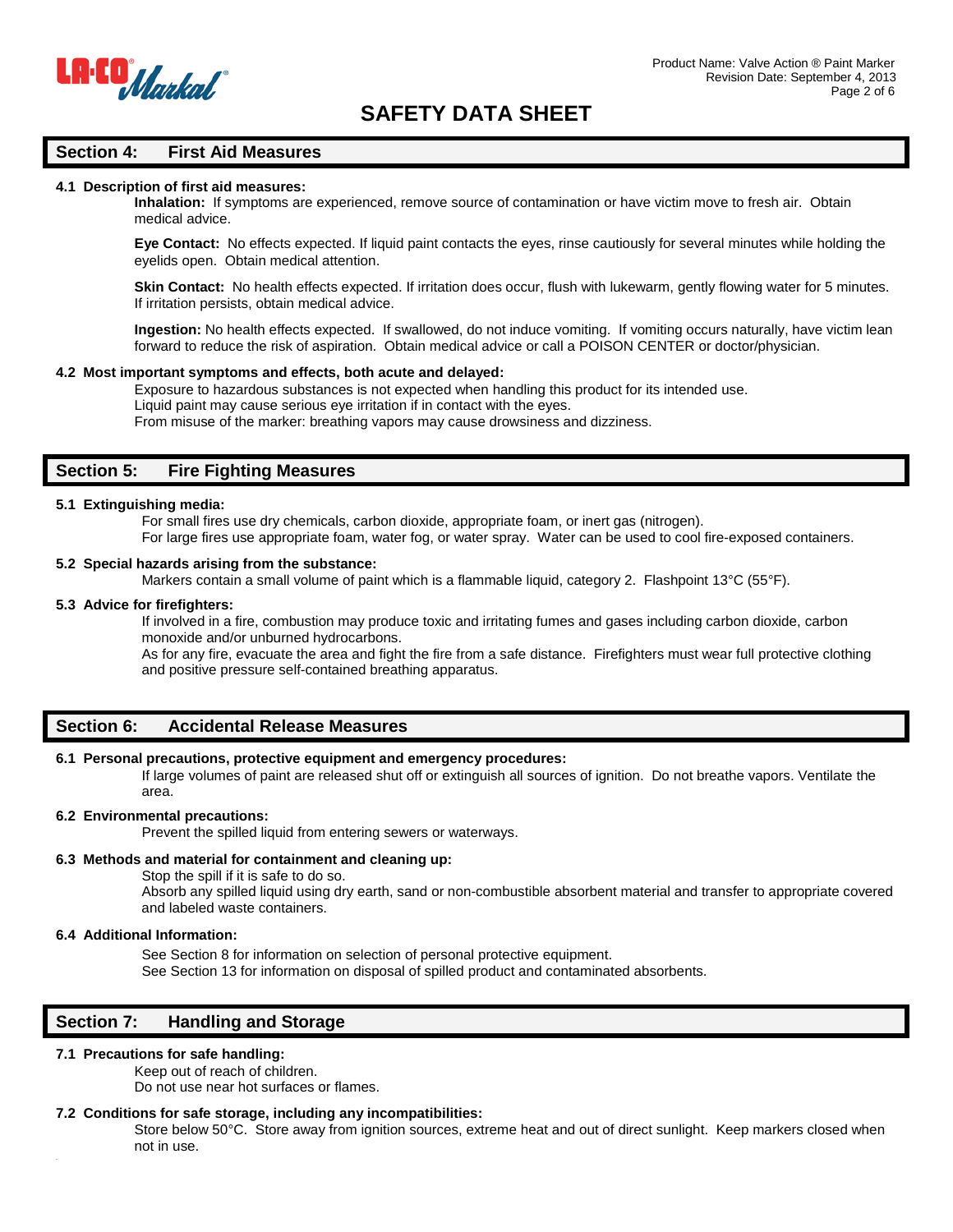

# **Section 8: Exposure Controls/Personal Protection**

## **8.1 Control parameters:**

**Occupational Exposure Limits:** Measurable airborne concentrations of the component substances are not expected when the markers are used for their intended purpose. Consult local authorities for acceptable exposure limits.

# **Section 8: Exposure Controls/Personal Protection, continued**

## **8.2 Exposure controls:**

**Engineering Controls:** General ventilation is normally adequate.

**Personal Protection:** Workers must comply with the Personal Protective Equipment requirements of the workplace.

**Eye/Face Protection:** Not required for normal use. In case of accidental release of large quantities of paint, wear goggles.

Skin Protection: Not required for normal use. In case of accidental release of large quantities of paint, wear gloves.

**Respiratory Protection:** Not required for normal use.

**Other Protection:** Avoid breathing vapors. Keep out of reach of children.

# **Section 9: Physical and Chemical Properties**

| 9.1 Information on basic physical and chemical properties: |                                                 |
|------------------------------------------------------------|-------------------------------------------------|
| Appearance:                                                | Solid marker containing liquid, colored paint.  |
| Odor:                                                      | Mild odor of solvent.                           |
| Odor threshold:                                            | Not available                                   |
| pH:                                                        | Not available                                   |
| Melting point/freezing point:                              | Not available                                   |
| Initial boiling point and boiling range:                   | 120°C (248°F) for 1-methoxypropan-2-ol          |
| Flash point:                                               | 31°C (88°F) setaflash for 1-methoxypropan-2-ol  |
| <b>Flammability</b>                                        | Paint contained in marker is a flammable liquid |
| Auto-ignition temperature:                                 | 287°C (594°F) for 1-methoxypropan-2-ol          |
| Upper/lower flammability or explosive limits:              | Not available                                   |
| <b>Explosive properties:</b>                               | Not available                                   |
| <b>Oxidizing properties:</b>                               | Not available                                   |
| <b>Sensitivity to mechanical impact:</b>                   | Not available                                   |
| Sensitivity to static discharge:                           | Not available                                   |
| Vapor pressure:                                            | 11.8 for 1-methoxypropan-2-ol                   |
| <b>Evaporation rate:</b>                                   | ا>                                              |
| Vapor density:                                             | 3.12 for 1-methoxypropan-2-ol                   |
| <b>Relative density:</b>                                   | $1.0 - 1.33$ (water=1)                          |
| Solubility (is):                                           | Insoluble in water                              |
| Partition coefficient (n-octane/water):                    | Approximately 0.7                               |
| <b>Decomposition temperature:</b>                          | Not available                                   |
| <b>Viscosity:</b>                                          | Not available                                   |
| <b>VOC Content:</b>                                        | 50 - 60 % (w/w) for liquid paint                |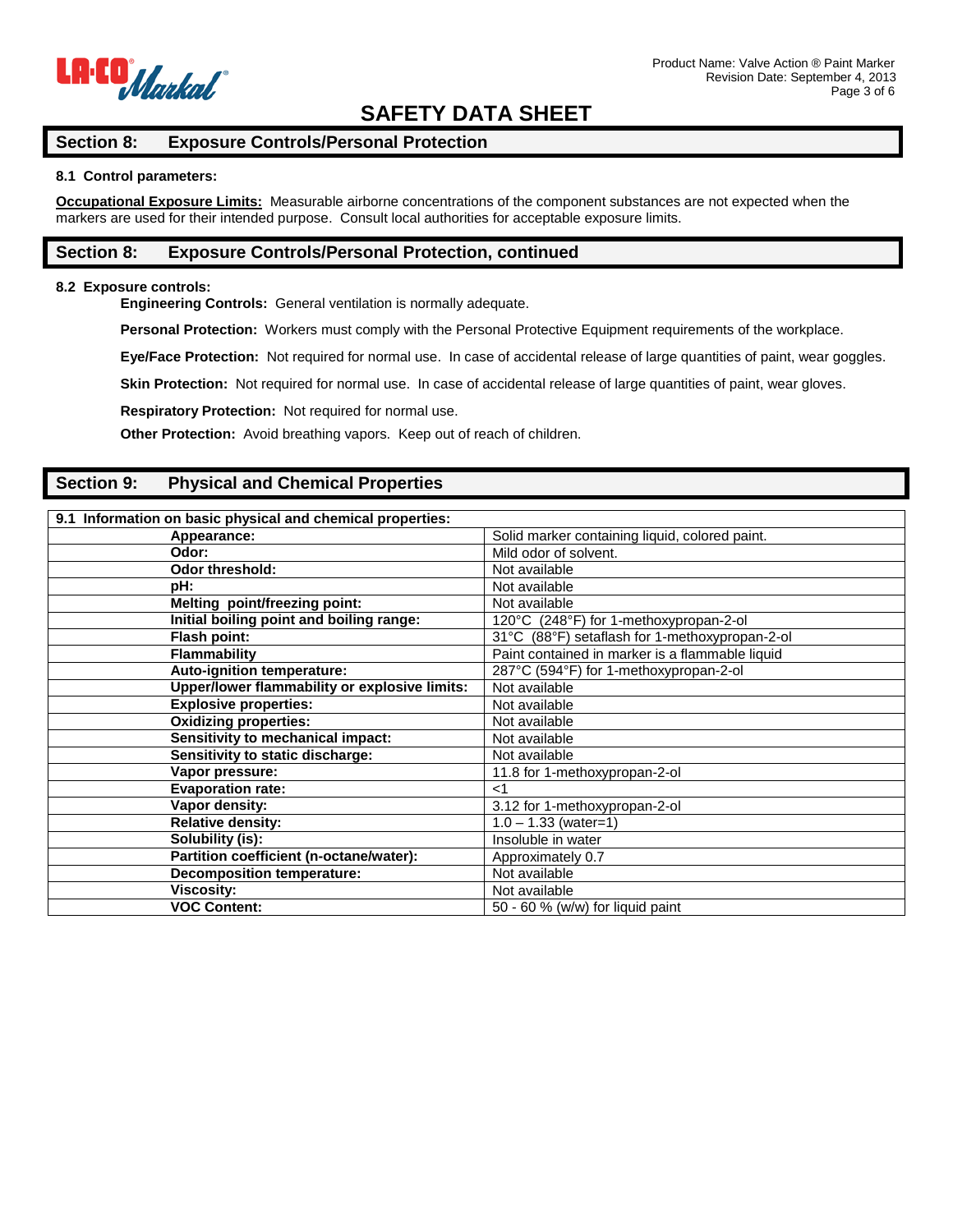

## **Section 10: Stability and Reactivity**

## **10.1 Reactivity:**

Not classified for reactivity hazards.

## **10.2 Chemical Stability:**

Stable at normal ambient and anticipated storage and handling conditions of temperature and pressure.

**10.3 Possibility of Hazardous Reactions:** None known

#### **10.4 Conditions to Avoid:**

Do not use in conditions of heat or near open flames and sparks. Avoid heating above 60°C.

#### **10.5 Incompatible Materials:**

Paint is incompatible with strong oxidizing agents, such as chlorine and oxygen.

#### **10.6 Hazardous Decomposition Products:**

None known when used for its intended purpose. Combustion may produce irritating and/or toxic gases.

# **Section 11: Toxicological Information**

## **11.1 Information on toxicological effects:**

## **Acute Health Effects:**

**Inhalation:** This product does not easily form a vapor; inhalation exposure is unlikely to occur, unless the marker is misused. Exposures to high vapor concentrations may cause drowsiness and dizziness.

**Ingestion**: Not an expected route of exposure with normal use of the product.

**Skin:** Repeated contact with the skin may cause irritation.

**Eye:** Not an expected route of exposure with normal use of the product. Direct contact with the liquid paint may cause eye irritation.

**Acute Toxicity Data:** Acute toxicity data are not available for the mixture.

#### **Chronic Health Effects:**

Data are not available.

## **Sensitization:**

Not applicable

#### **Neurological Effects:**

Not applicable with normal use of the marker.

## **Genetic Effects:**

Not applicable

## **Reproductive Effects:**

Not applicable

#### **Developmental Effects:**

Not applicable with normal use of the marker.

## **Target Organ Effects:**

Not applicable

## **Carcinogenicity:**

This product does not contain any component that is considered a human carcinogen by IARC (International Agency for Research on Cancer), ACGIH (American Conference of Governmental Industrial Hygienists, OSHA or NTP (National Toxicology Program).

#### **Medical Conditions Aggravated by Exposure:**

Repeated skin contact may aggravate an existing dermatitis.

## **Interactions With Other Chemicals:**

Data are not available.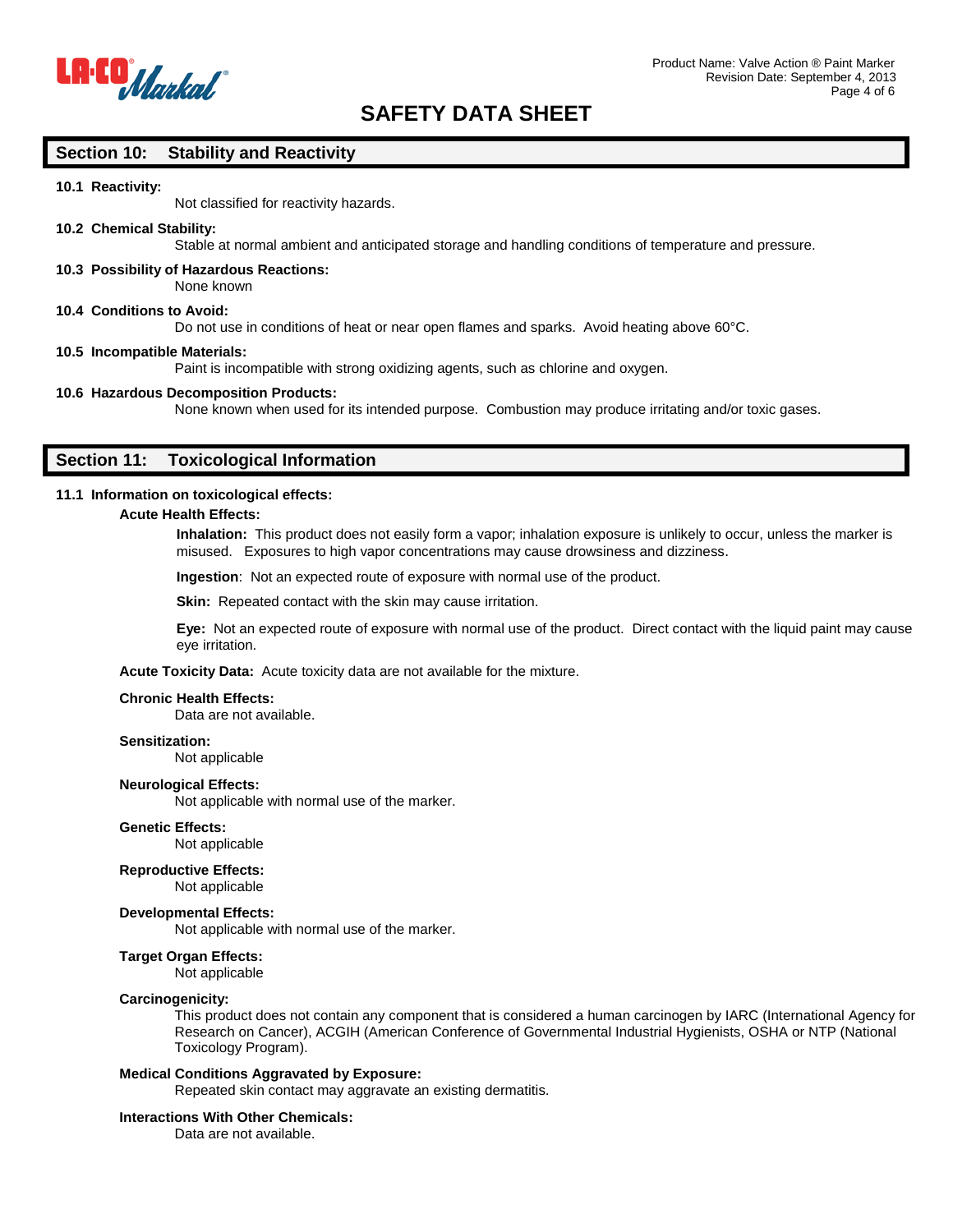

# **Section 12: Ecological Information**

#### **12.1 Toxicity:**

Germany Water Hazard Classes: 1-methoxypropan-2-ol ID Number 1597, hazard class 1 - low hazard to waters.

Isopropanol ID Number 135, hazard class 1 - low hazard to waters.

## **12.2 Persistence and degradability:**

Not available

**12.3 Bioaccumulative potential:** Not available

## **12.4 Mobility in soil:**

Not available

## **Section 13: Disposal Considerations**

## **13.1 Waste treatment methods:**

Do NOT discard into any sewers, on the ground or into any body of water. Store material for disposal as indicated in Section 7 Handling and Storage. Dispose of in accordance with local, state/provincial and federal laws and regulations.

The conditions of use, storage and disposal of this product are beyond our control and may be beyond our knowledge. For this and other reasons, LA-CO Industries, Inc. does not assume responsibility and expressly disclaim liability for loss, damage or expense arising out of or in any way connected with the handling, storage, use or disposal of this product.

## **Section 14: Transport Information:**

#### **Transport Regulations:**

| U.S. Hazardous Materials Regulation (DOT 49CFR):                                               | This product conforms to 49 CFR 173.4 for domestic highway or rail<br>transport only. Conforms to 49 CFR 173.4a Excepted quantity of Class 3<br>Flammable liquid. |
|------------------------------------------------------------------------------------------------|-------------------------------------------------------------------------------------------------------------------------------------------------------------------|
| <b>Canadian Transportation of Dangerous Goods (TDG):</b> Dangerous goods in excepted quantity. |                                                                                                                                                                   |
| <b>IMO Classification:</b>                                                                     | UN1263, PAINT, Class 3, PGIII, FP 31°C, LTD QTY, EmS F-E, S-E                                                                                                     |
| <b>ICAO/IATA Classification:</b>                                                               | Dangerous goods in excepted quantity.                                                                                                                             |

## **Section 15: Regulatory Information**

#### **15.1 Safety, health and environmental regulations/legislation specific for the substance or mixture: USA**

**OSHA:** Article, Non-Hazardous according to OSHA Hazard Communication Standard 29 CFR 1910.120 (2012).

|        | <b>SARA Title III</b><br>Sec. 302/304:<br>Sec: 311/312:<br>Sec. 313:<br>CERCLA RQ:                                                                                                                          | None<br>Flammable<br>Isopropanol<br>None                                                                                                                                                        |  |
|--------|-------------------------------------------------------------------------------------------------------------------------------------------------------------------------------------------------------------|-------------------------------------------------------------------------------------------------------------------------------------------------------------------------------------------------|--|
|        | <b>California Prop 65:</b>                                                                                                                                                                                  | Not applicable                                                                                                                                                                                  |  |
|        | <b>State Right-to-Know:</b>                                                                                                                                                                                 | Ethanol, Isopropanol, Ethyl acetate and 1-methoxypropan-2-ol can be found on the<br>following state right to know lists: California, New Jersey, Pennsylvania, Minnesota, and<br>Massachusetts. |  |
| Canada |                                                                                                                                                                                                             |                                                                                                                                                                                                 |  |
|        | This product has been classified in accordance with the hazard criteria of the Controlled Products Regulations and the<br>SDS contains all the information required by the Controlled Products Requiations. |                                                                                                                                                                                                 |  |
|        | <b>WHMIS Classification:</b> Manufactured article, Not controlled                                                                                                                                           |                                                                                                                                                                                                 |  |

**Europe**

This article is not classified as hazardous according to CLP Regulation (EC) No 1272/2008.